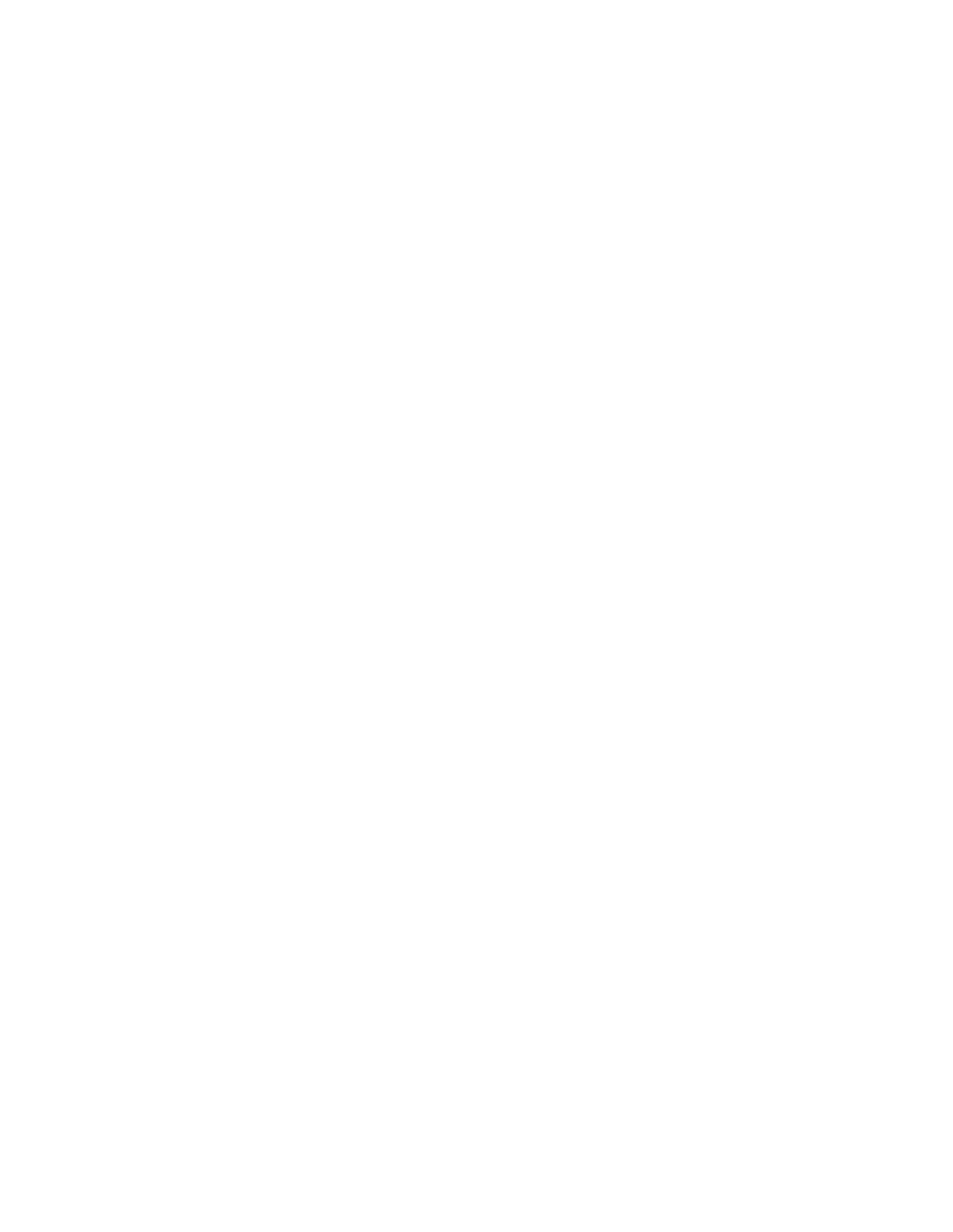# Contexual Factors: The Importance of Considering and Reporting on Context in Research on the Patient-Centered Medical Home

This brief focuses on the importance of considering and reporting contextual factors in studies of patient-centered medical home (PCMH) models. It is part of a series commissioned by the Agency for Healthcare Research and Quality (AHRQ) and developed by Mathematica Policy Research under contract, with input from other nationally recognized thought leaders in research methods and PCMH models. The series is designed to expand the toolbox of methods used to evaluate and refine PCMH models. The PCMH is a primary care approach that aims to improve quality, cost, and patient and provider experience. PCMH models emphasize patient-centered, comprehensive, coordinated, accessible care, and a systematic focus on quality and safety.

# I. Contextual Factors in Research

The patient-centered medical home (PCMH) is diversely manifested in different settings, situations, and stakeholders.<sup>1</sup> Understanding the PCMH and making it happen requires evaluating and understanding the context in which it arises.

In this regard, the PCMH is like health care and health. While it may occasionally make sense to try to understand very basic physical and biological processes isolated from their context, even the seemingly fundamental processes related to the human genome increasingly require consideration of environmental and epigenetic phenomena in order to even begin to make sense.

The phenomena of health care and health, even more so than basic biology, are complex systems that are fundamentally context-dependent. Contextual factors with potential to influence how the PCMH manifests and how it affects different outcomes include:

- ▲ national, State, local, and organizational policies
- ▲ community norms and resources
- ▲ health care system organization
- ▲ payment and incentive systems
- ▲ practice culture, history, and staffing
- ▲ characteristics of patient populations and subgroups
- ▲ historical factors and recent events
- ▲ the culture and motivations surrounding monitoring and evaluation
- ▲ changes in these factors change over time

Paying attention to and consistently reporting on context in designing, conducting, and reporting research in health, health care, and the PCMH has great potential to advance our science and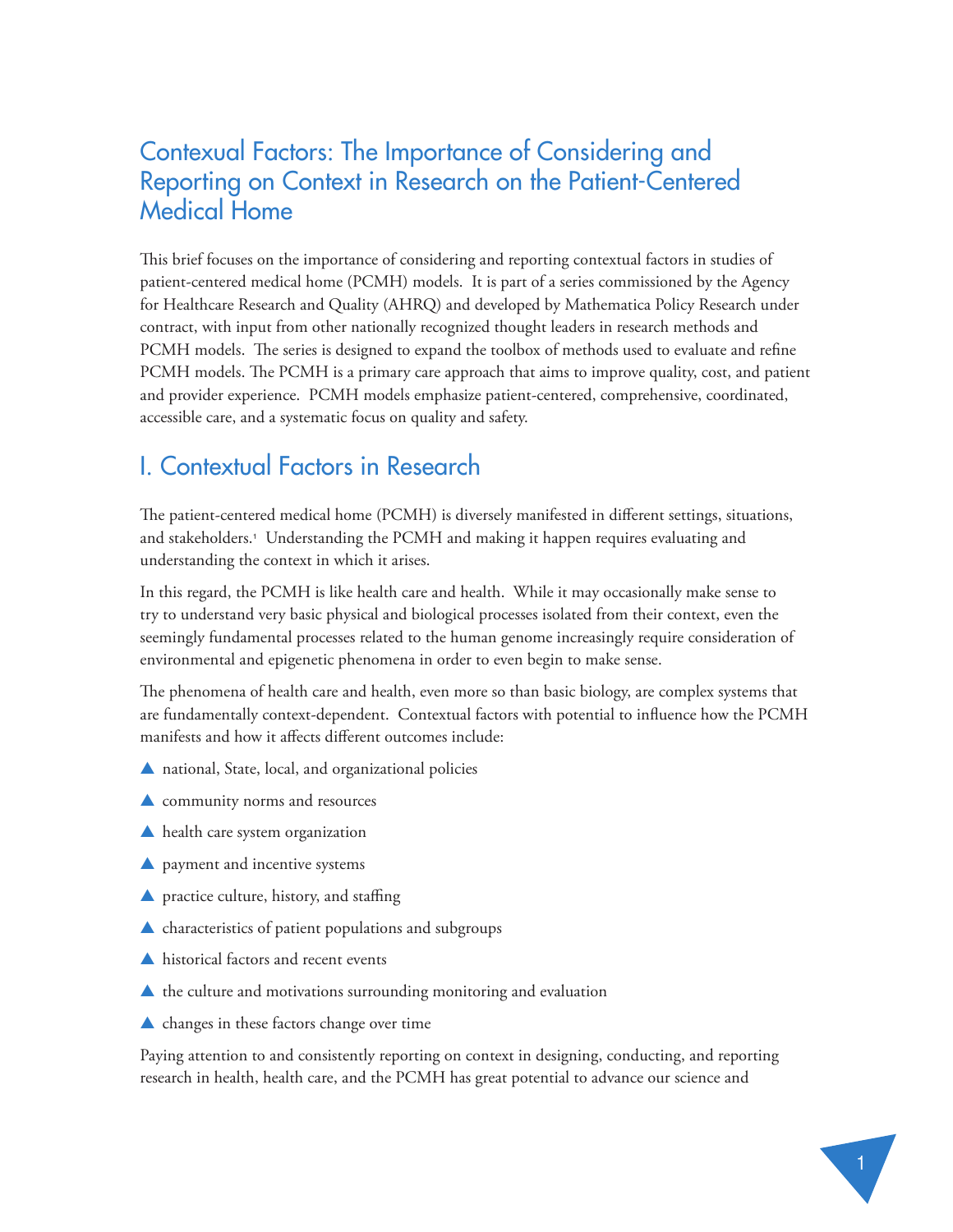explain seemingly inconsistent results. What works in one context often does not work in another, leading to potentially conflicting conclusions, or masking effects when outcomes are obscured by heterogeneity of results in different contexts. As described below, an important next step is to build upon the considerable progress that has been made on the PCMH and other health services research by iterative, interactive investigation that periodically raises its gaze to consider the contextual factors that affect the PCMH—what it is, what it does, what happens as a result, and most importantly, what it means. Health and health care are local, and contextual knowledge enhances transferability of what is discovered and learned. Assessing context throughout a PCMH planning, implementation, evaluation, and reporting initiative can increase the likelihood that ongoing cycles of implementation, learning, and rapid refinement will dramatically and quickly advance learning from the natural experiment of differences in contextual factors, rather than being confounded by them.

**A Step-Wise Approach.** A step-wise approach to assessing and reporting relevant context involves paying attention during all phases of the research:

- 1. Identifying relevant contextual factors based on theory, local history, and the perspectives of multiple stakeholders at the beginning of a project.
- 2. Collecting and analyzing contextual data at multiple time points during the study.
- 3. Reporting relevant contextual factors and how they affected important processes and outcomes.

#### **Paying attention during all phases of the research**

Thinking contextually is generally not amenable to a checklist approach but involves a way of approaching research design, implementation, and analysis that uses and expands upon existing methods to consider contextual factors. Generating a theory-based list of potential domains of contextual factors and how they might interact can be helpful in deciding what is most important to measure. To report the influence of relevant contextual factors at the end of a PCMH study, the relevant stakeholders must be engaged to pay attention to and record their understanding of context during the planning, implementation, analysis, and reporting of the research. Since contextual factors continually interact with each other and with the events under study, it is important to consider context and its interactions throughout the study.

Paying attention involves examining factors that affect interpretation of what happened during the study (internal validity) and considering what others would need to know to transport or re-invent the study elsewhere (external validity). It also involves keeping track of how important contextual factors change during the course of the study.

Below we describe three steps in assessing and reporting contextual factors.

#### **Step 1: Identifying Relevant Contextual Factors**

Trying to understand the relevant contextual factors from the earliest planning stage and continuing to evolve this understanding during the study can help to assure the internal and external validity of PCMH research. This process involves a participatory,<sup>2,3</sup> mixed-method<sup>4,5</sup> approach that includes: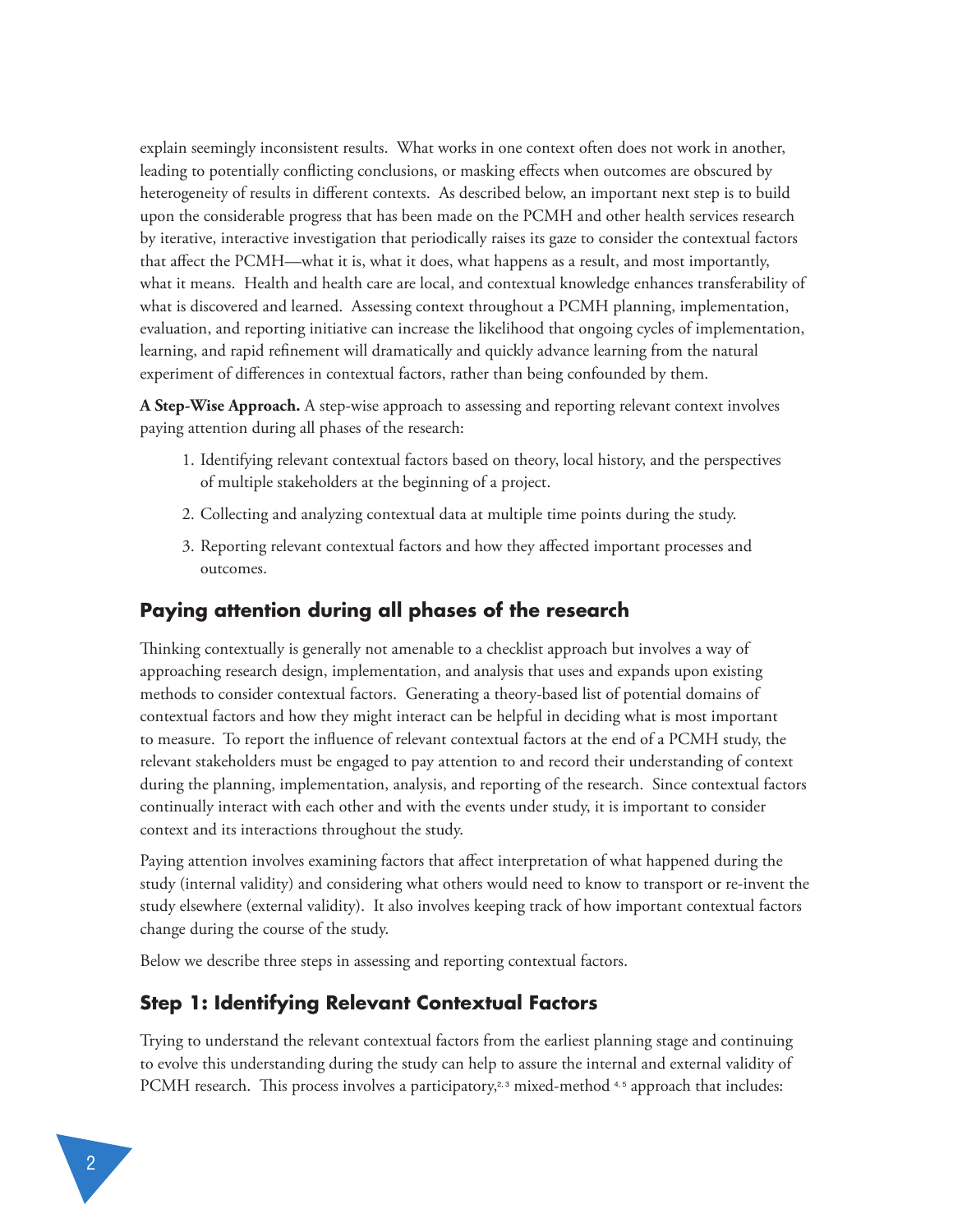- ▲ Identifying the relevant stakeholders for the current project and likely subsequent dissemination targets, and engaging them in identifying and reporting relevant contextual factors and how they change during the study.
- ▲ Developing and refining a list of domains of relevant contextual factors for qualitative data collection and ongoing analysis.
- ▲ Identifying quantitative measures of relevant contextual factors and developing a plan for periodically gathering and making sense of data on these measures.

Research that takes a participatory approach and includes relevant stakeholders from the policy, community, health care system, practice, and patient groups is more likely to be relevant at the outset and transportable at the end.<sup>6</sup> Identifying these stakeholders and involving them in framing and planning the study, identifying and monitoring baseline and changing contextual factors, and interpreting and disseminating findings makes it much more likely that the relevant contextual factors will be considered. Stakeholder groups typically are well-positioned to identify relevant context; it is up to the research community to create space in which this wisdom can be gathered, used to guide the study, and conveyed during subsequent dissemination.

The pertinent domains of contextual factors will vary with the purpose, setting, participants, and anticipated dissemination targets for each study and will likely include concepts related to the framework or theoretical models used to guide each study. Table 1 identifies some theories and frameworks to consider when identifying contextual factors to assess and report. Selecting one to three theories most related to the project's particular evaluation questions can often provide important 'places to look' or things to think about when deciding which contextual factors to assess and report during research.

Relevant theories and frameworks can help PCMH investigators and implementers to identify the attributes, actions, history, culture, mental models, and motivations to consider across multiple levels, including public policy, community, health care system, practice, research team, patient/family/ caregiver, and other key stakeholders. Initial and historical conditions and how they evolve over the course of the study are especially important to assess.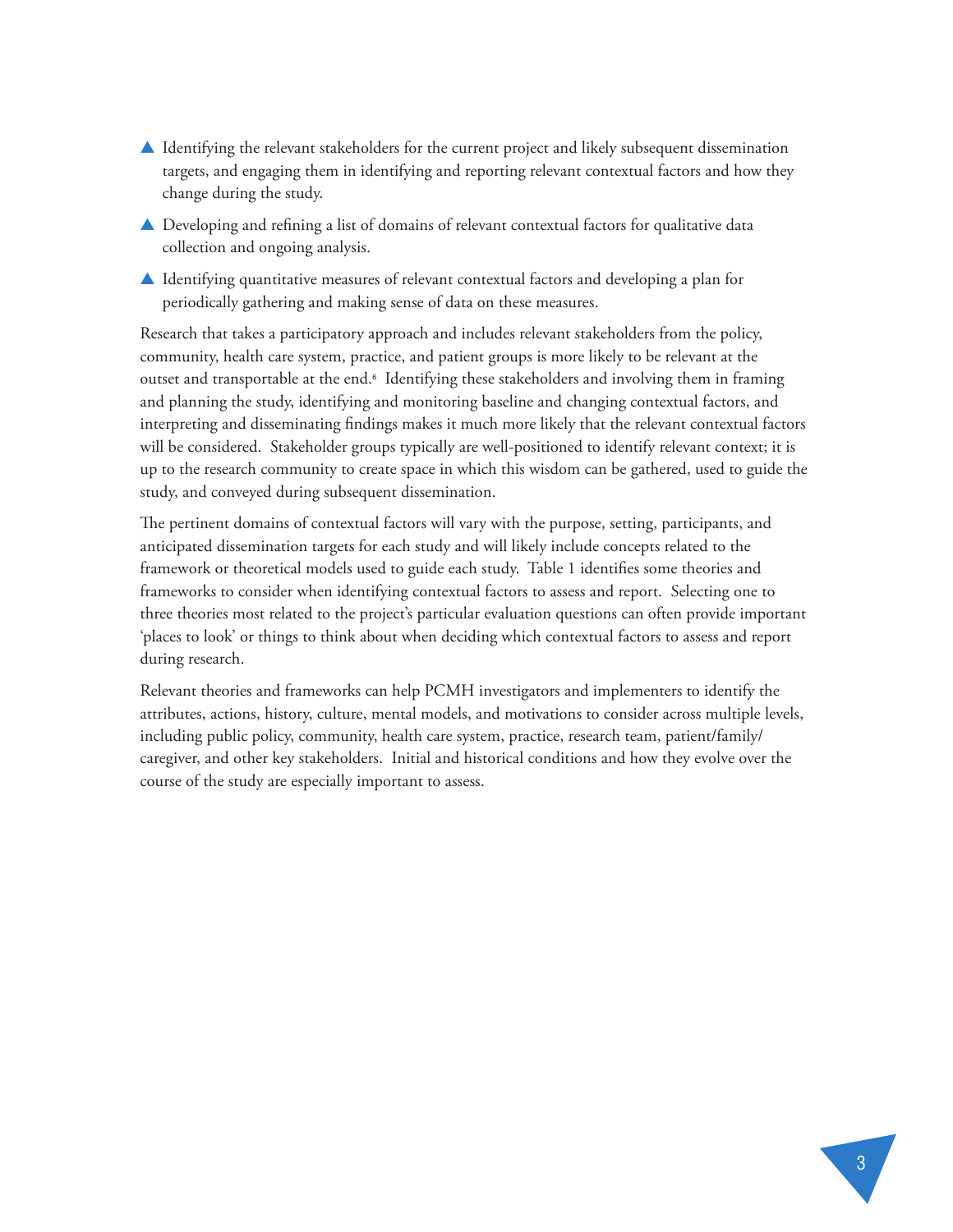| Framework                                     | <b>Examples of Domains to Consider as Relevant Context</b>             |
|-----------------------------------------------|------------------------------------------------------------------------|
| Definitional models of the                    | The fundamental tenets of primary care (access,                        |
| PCMH1, 7-13                                   | comprehensiveness, integration/coordination, relationship), new        |
|                                               | ways of organizing and paying for care                                 |
| The Practice Change Model <sup>14, 15</sup>   | Internal and external motivation for change, capability for            |
|                                               | development, stakeholder-perceived options for development             |
| The Primary Care Practice                     | Development process in practices' core (key resources,                 |
| Development Model <sup>15, 16</sup>           | organizational structure, functional processes), adaptive reserve      |
|                                               | (features that enhance resilience, such as relationships), and         |
|                                               | attentiveness to the local environment                                 |
| The Multilevel Change Model <sup>17</sup>     | Considering at least three levels of influence (e.g., patient/family   |
|                                               | systems; health care micro system; and larger organization,            |
|                                               | community, or policy)                                                  |
| The Model for Understanding                   | Identifies 25 contextual factors likely to influence quality           |
| Success in Quality <sup>18, 19</sup>          | improvement success. Factors within microsystems and the QI            |
|                                               | team are hypothesized to directly shape QI success; factors within     |
|                                               | the organization and external environment are hypothesized to          |
|                                               | indirectly influence success.                                          |
| The Expanded <sup>20</sup> Chronic Care       | System design, information systems, decision support, self-            |
| Model <sup>21-23</sup> and the Health         | management support, system and community resources and                 |
| Literate Care Model <sup>24</sup>             | policies, community and practice activation and relationships          |
| The RE-AIM framework <sup>25-27</sup>         | Factors that influence the reach, effectiveness, adoption,             |
|                                               | implementation, and maintenance of a PCMH intervention and             |
|                                               | for subgroups of stakeholders                                          |
| The Evidence Integration                      | Practical evidence-based intervention components, pragmatic,           |
| Triangle <sup>28</sup>                        | longitudinal measures of progress, participatory implementation        |
|                                               | processes, active engagement of key stakeholders                       |
| Community-Based Participatory                 | Relationships between: group dynamics, extent of community-            |
| Research Conceptual Model <sup>29, 30</sup>   | centeredness in approach, impact of participatory processes on         |
|                                               | system change, and health outcomes                                     |
| Patient Safety Practice domains <sup>31</sup> | Safety culture, teamwork and leadership involvement; structural        |
|                                               | organizational characteristics; external factors; availability of      |
|                                               | implementation and management tools                                    |
| Behavioral Model of                           | Environmental and provider-related variables                           |
| Utilization <sup>32</sup>                     |                                                                        |
| Methods for exploring                         | Density of inter-organizational ties at the start of the intervention, |
| implementation variation <sup>33</sup>        | centrality of the primary care agencies expected to take a lead,       |
|                                               | extent of context-level adaptation of the intervention, amount of      |
|                                               | local resources contributed by the participating agencies              |

### **Table 1: Conceptual Places to Look for Relevant Contextual Factors**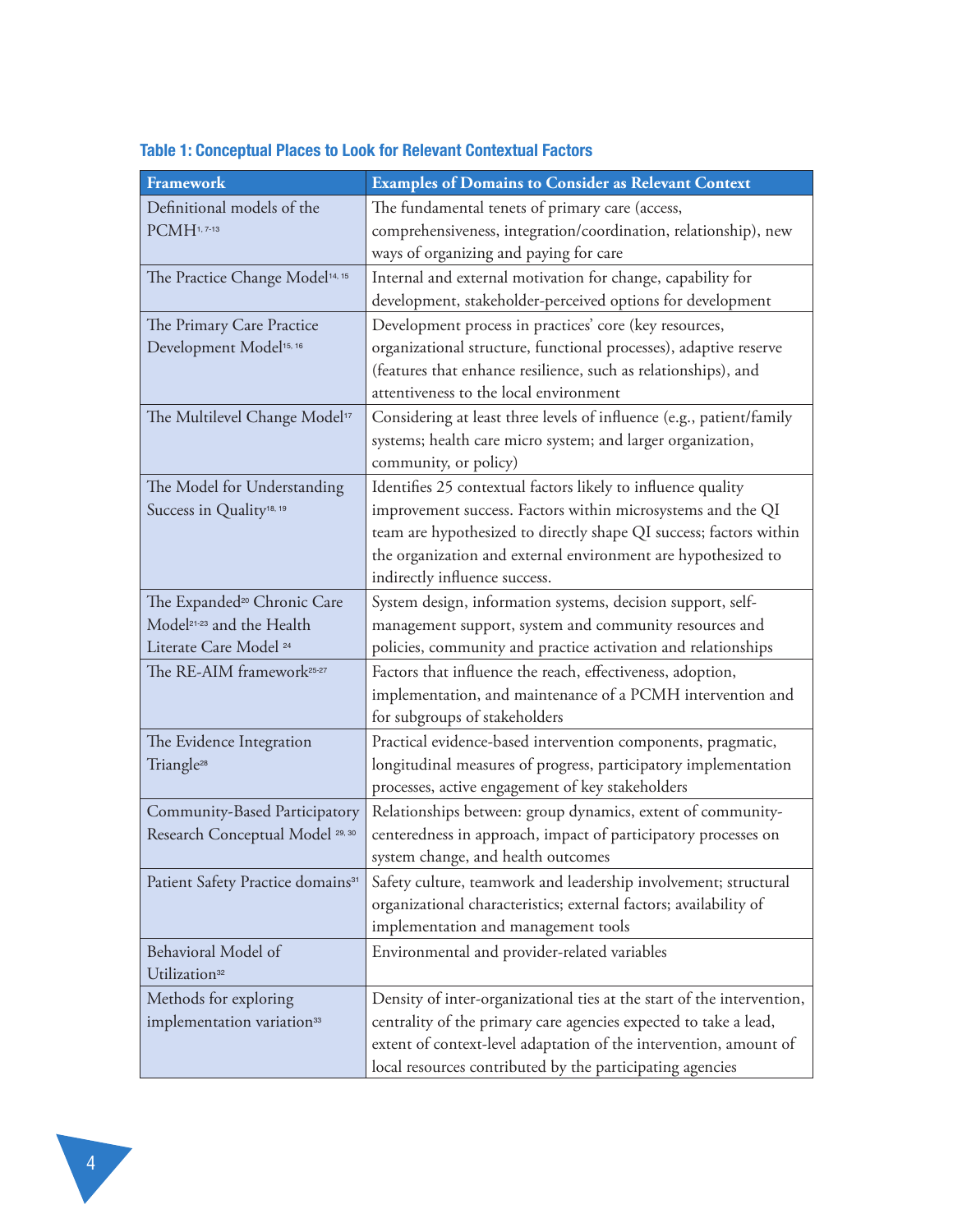Having identified the domains of relevant contextual factors, evaluators are in a position to pick and, if needed, modify existing pragmatic measures of these domains, and to develop a plan for assessing those domains for which quantitative measurement is not feasible or desirable. For the most important domains, a mix of quantitative and qualitative assessment will be desirable, with the qualitative assessment providing richness, meaning, and openness to inductive discoveries.

A recent review of quantitative measures of the PCMH and its appendix provide a starting point,<sup>1</sup> and databases of survey items such as the growing list available from the Grid-Enabled Measures (GEM) database (www.gembeta.org/Public/wsoverview.aspx?wid=11&cat=8) provide additional options. Qualitative assessment typically involves collection of field notes informed by observation and interview, starting with the identified domains, and adding further domains as additional issues and examples of important contextual factors are identified by the research team and participating stakeholders.

#### **Step 2: Collecting and Analyzing Contextual Data**

In most studies, the primary responsibility for collecting and analyzing contextual data will fall on the research team. But engaging stakeholders, participants, and anticipated adopters in at least periodically reviewing the contextual domains being assessed can help to assure their relevance and accuracy. More participatory research involving practice-based research networks<sup>34-36</sup> or community-based participatory research<sup>2, 3</sup> approaches typically involve mechanisms for engaging the key stakeholders at all stages of the research, development, and dissemination process, and in cycles of shared learning and implementation that transcend an individual study.

Once the relevant measures have been identified and the list has been developed, quantitative and qualitative data collection can commence. Typically, a combination of data sources are used, including existing administrative, health, and quality of care data; new data collected by outside evaluators; and process and outcome data collected by participants. Data collection should occur at or prior to baseline, periodically during the study, and at the end, in response to pre-specified time-points or observation that changes appear to be happening.

Analyses of both quantitative and qualitative data almost always will involve a team, and the more participatory approaches will include regular engagement of stakeholders in interpreting the emerging findings. Emerging findings also will be useful to the intervention team in refining the PCMH practice change approach to fit emerging conditions, and to Data Safety and Monitoring Boards in assessing participant safety.

To do all this could require considerable time and effort. However, since contextual factors often are actively ignored during research (and reporting), having at least one team member assigned to pay attention to and record relevant contextual factors during the study, informally gathering and including input from multiple stakeholders along the way, would be a significant advance. Even limited but continuously collected input on contextual factors would be of great help to the next step of reporting.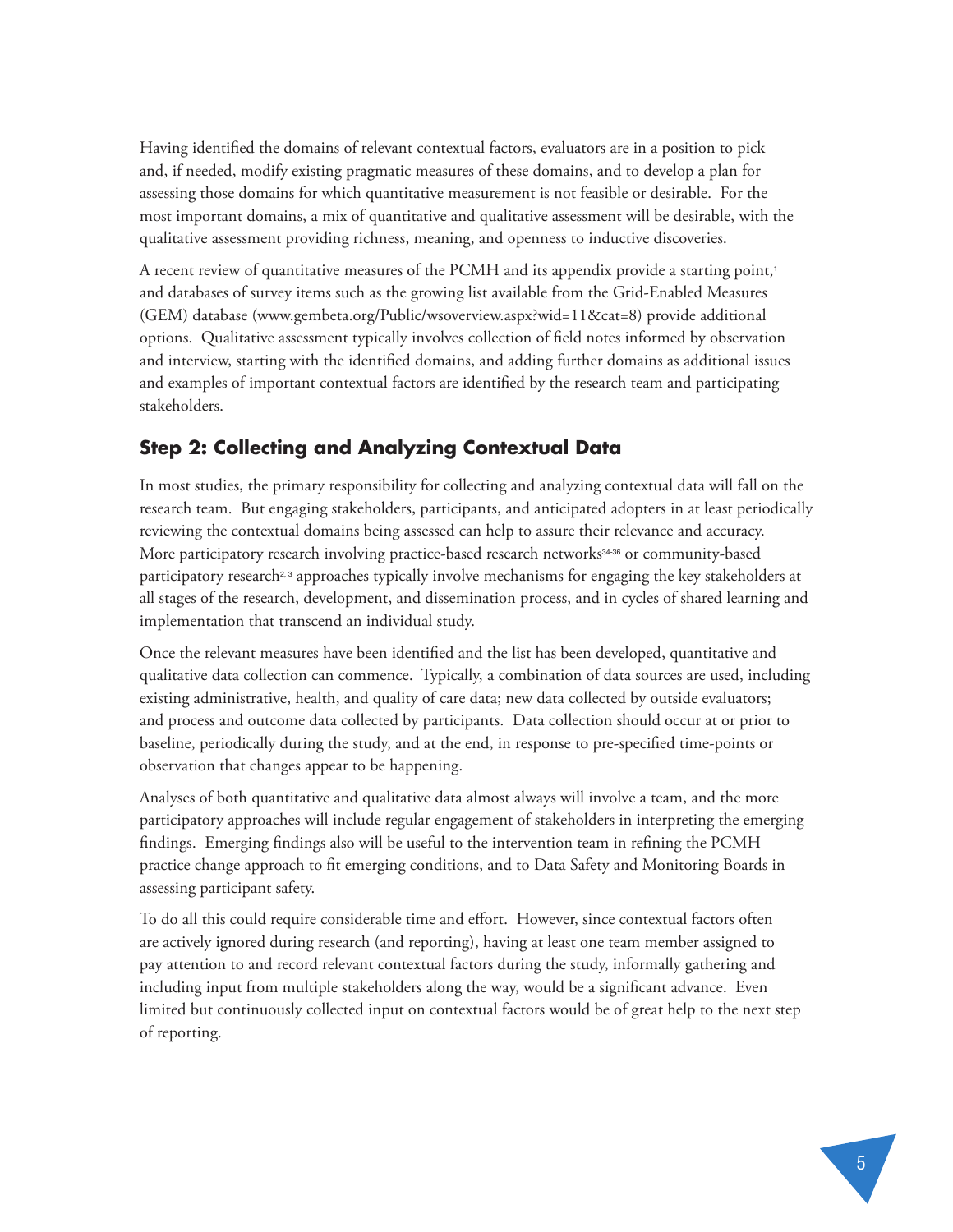#### **Step 3: Reporting Relevant Context**

Reporting information on contextual factors and their influence on PCMH implementation and outcomes is facilitated by having quantitative and qualitative data co-inform each other,<sup>37</sup> using narratives to provide meaning and context, and using numbers to provide statistics on key contextual factors. One easy way to do this is to use a table to convey quantitative summary measures and key qualitatively assessed domains, and to provide an accompanying narrative explanation. If necessary to meet the page or word limitations of journals, the table of key contextual factors and its narrative interpretation can be included as an appendix. Appendix A provides a template, modification of which is being used by 14 AHRQ practice transformation grantees described in section II below. Vetting drafts of such a table and narrative with stakeholders, and looking for trends in data collected at various points during the study can increase the credibility of the findings. Such a template could be included as an appendix to a scientific paper reporting study findings, or preferably could be used to generate a sentence for the abstract, a succinct paragraph that summarizes the important contextual factors for inclusion in the results section of the paper, and used as the basis for interpreting the meaning and transportability of the findings in the discussion section of the paper.

For those who wish to report context, but did not begin tracking contextual data at the beginning of the study or until the study has been completed, the step-wise approach can still be accomplished by gathering relevant retrospective data. This approach, however, may provide less robust data and includes the possibility of retrospective bias, but is much better than simply ignoring contextual factors.

## II. Uses of Contextual Factors in Research

In this section, we describe concrete examples of current or recently completed work related to tracking and reporting contextual factors. Together, these complementary examples show how context reporting can be accomplished.

The step-wise method for identifying and assessing contextual factors described above currently is being used by 14 teams of investigators in an AHRQ-supported series of projects on Transforming Primary Care Practice.38 Their assessment of relevant contextual factors, which began late in the projects, uses an early version of the worksheet in the Appendix, and is reported with each of their papers in a May 2013 supplement to the *Annals of Family Medicine*. A companion paper in the supplement describes what these investigators are learning from the process of reporting context for their practice transformation projects.

Formatively, Russell Glasgow, Lawrence W. Green, and Alice Ammerman facilitated a meeting of 13 health research journal editors to consider reporting requirements for external validity that consisted largely of contextual factors. They concluded that external validity and contextual factors related to external validity and settings to which results did and did not apply should be reported more frequently. Although all participants agreed on the importance of better reporting on these factors, they did not come to consensus on a standard set of reporting criteria for contextual factors. Several journals called for increased attention, others provided guidelines for reviewers, and others facilitated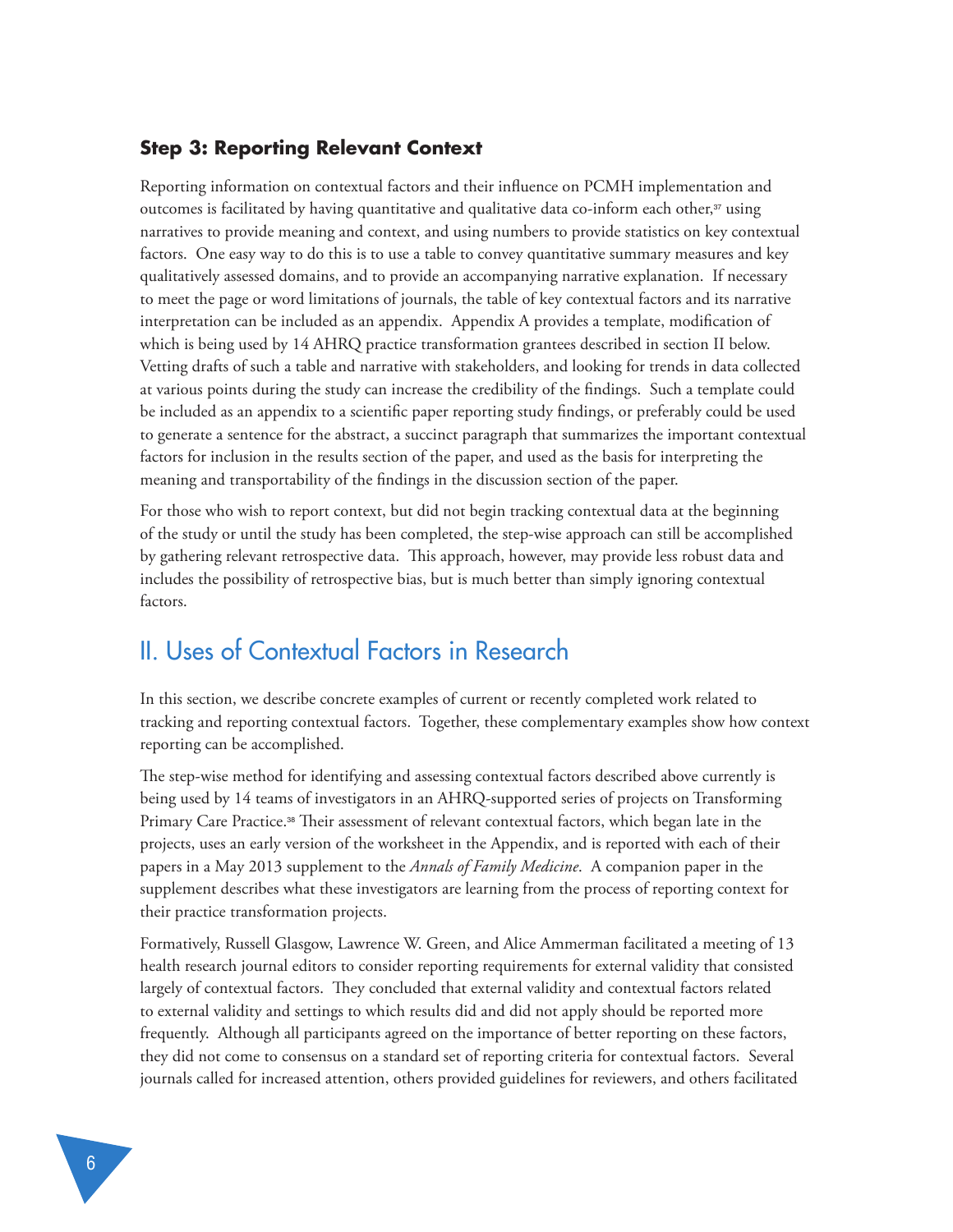additional discussions of the issue.39-41 Examples of such increased reporting can be explicit listing of the exclusion criteria (and rationale), the participation rate and representativeness of participants at each of the following contextual levels: the settings (e.g., primary care clinics), staff, and patients/ people involved.

The Prescription for Health project, funded by the Robert Wood Johnson Foundation and AHRQ, discusses contextual issues in 27 practice-based research networks to change practice and develop community partnerships to foster health behavior change around diet, activity, tobacco, and alcohol use. The findings have been summarized in numerous scientific publications, including supplements to the Annals of Family Medicine<sup>42, 43</sup> and the American Journal of Preventive Medicine.<sup>44, 45</sup> The paper by Cohen and colleagues shows the need to assess the effect of changing contextual factors over time found that to effectively change practice, flexibility to different contextual situations may be at least as important as fidelity to the original research design and evidence.<sup>46</sup>

A final example illustrating the potential contribution of reporting on contextual factors comes from the National Demonstration Project (NDP) for the PCMH that used a multimethod approach and flexible group randomized design that allowed assessment of multiple important contextual factors.<sup>15, 16, 47-56</sup> Together, multiple complementary papers provide both numbers<sup>50, 52, 53</sup> and narratives15,16, 48-50, 54-56 that describe the contextual factors needed to understand what happened and why it happened in this particular project, as well as providing contextual information that others can use to reinvent the lessons in different contexts.

NDP publications provide an explicit assessment of the historical context and evolving changes in the PCMH environment 51, 55, 56 affecting both the internal and external validity of the study findings. The socio-political context of the PCMH movement, and the values and theory of primary care that underpin the PCMH, are described and related to the state of the PCMH movement as it evolved during the time the project was conducted.<sup>51</sup> Reports specifically address the policy context on the levels of primary care practices, health care systems and payers, and evaluators.<sup>47, 49</sup>

The NDP methods changed to meet emerging participant needs to adapt to the shifting environment and as stories from the qualitative data informed statistics from the quantitative data, and vice versa. For example, the NDP developed new methods to assess financial changes when it was discovered that practice fiscal records were inadequate for the planned economic analyses.52 The adequacy of fit of the measures for the PCMH phenomena under study were ascertained and new measures and qualitative analyses developed, and the challenges of gathering data in change-fatigued practices were described.<sup>52</sup>

How the PCMH intervention evolved in response to forces both within and outside of project participants<sup>52, 55</sup> represents a key contextual factor that often is ignored or hidden in research reports. For example, the facilitation process was tailored to match different practice change trajectories that became apparent during the course of the project, and the support technology, communication strategies, and shared learning were updated.<sup>55</sup> The usefulness of off-site practice retreats for practices that "hit a wall" of "change fatigue" was discovered and reported by paying attention to the evolution of the intervention in response to an ongoing assessment of practice needs at different stages of the change process.54 Importantly, the comparison group of "self-directed" practices self-organized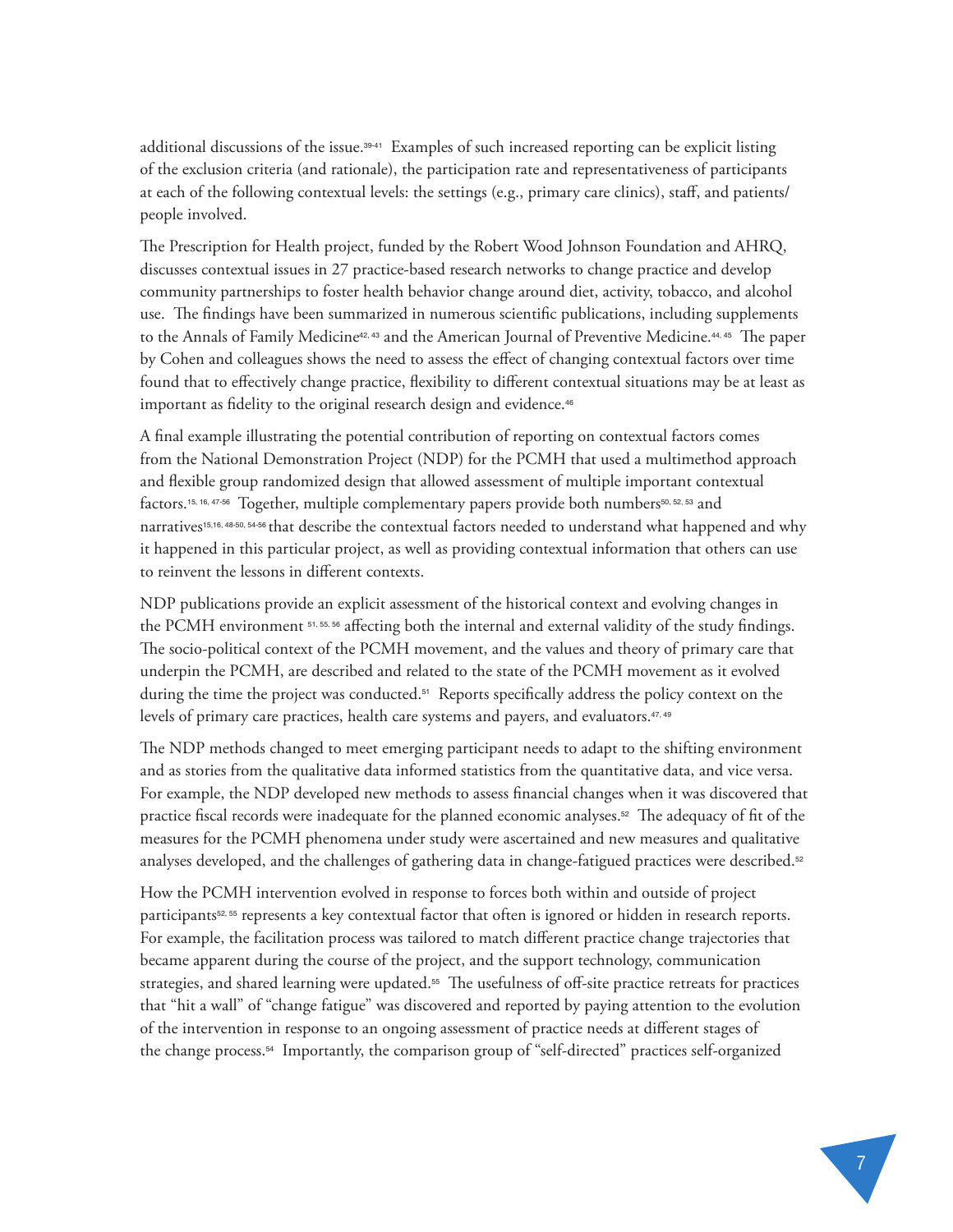their own meeting and shared learning exchange,<sup>52, 55</sup> which the intervention and evaluation teams capitalized upon to foster learning around a practice change approach determined by each individual practice.54, 55 A midpoint report by two of the leaders of the self-directed practice organization48 provided additional context from the directly reported perspective of participants in the middle of the process. The interventionists' response to participant change fatigue and the self-organization among the comparison practices are examples of the sort of evolving contextual factors that typically are not reported, but that are vital to both understanding what happened and why in the study, and to be able to knowledgeably transport the findings to other settings and situations.

Reporting the important contextual factor of practices' baseline and changing practice characteristics on the process of change and the intervention effect on both patients<sup>53</sup> and practices<sup>50, 54</sup> provided insights helpful to understanding what happened in the NDP, and insights into how others might intervene effectively in different practice settings. Contextual data collection and analyses also pointed out a key limitation for understanding the limited effect on patient outcomes,53 and for transporting the findings to other settings—that the NDP was an almost entirely practice-focused change intervention with almost no system-level support.47, 52, 55 Understanding the key contextual factors in the NDP and adding the perspective of the evaluation team's 15-year experience with other practice change interventions56 indentified a developmental model of the practice change that involves strengthening practices' core, building adaptive reserve, and expanding attentiveness to the local environment.15 As a result, the important contextual factor of practices' adaptive reserve has become part of the lexicon of PCMH practice change efforts, and interest by investigators in measuring this concept led the evaluation team to develop, psychometrically evaluate, and publish a shortened measure of practice adaptive reserve.<sup>57</sup>

This careful, multimethod approach to paying attention and reporting of contextual factors allows for a deep understanding of what happened and why, and for a thoughtful and informed extrapolation of study findings to different times, situations, and settings.

## III. Advantages

Paying attention to contextual factors during all stages of PCMH research can help investigators and implementers understand often overlooked factors that affect the reach, relevance, implementation, outcome, and generalization of PCMH interventions.

Another advantage of reporting contextual factors is that it supports the replication of effective PCMH models. Reporting relevant contextual factors can help others to make sense of what happened during the study, for what reason, and in what situations. This information helps future implementers avoid the problem of attempts to translate evidence from one situation into another situation in which the evidence doesn't fit.<sup>28, 58-63</sup>

Considering context represents an opportunity to advance health services research conceptualization and methods that are likely to reduce inconsistencies in findings and more accurately represent the effects of the implementation of PCMH models across diverse settings, people, and times Consistently assessing and reporting contextual factors should help make scientific evidence about the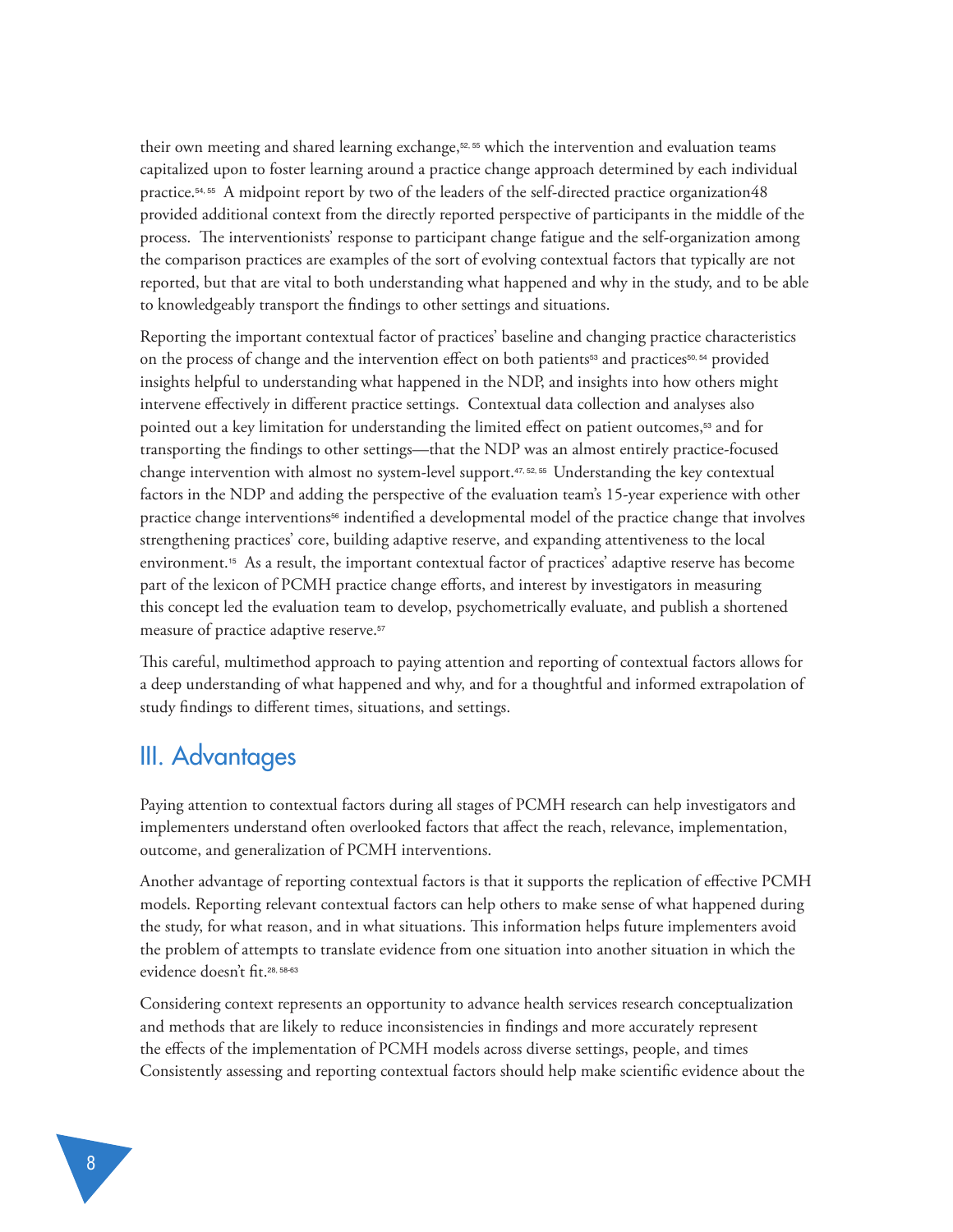effectiveness of PCMH as a health delivery model more relevant and actionable—and indeed more evolvable and applicable across diverse settings, people, and times.

# IV. Limitations

The approach outlined above shows how to expand the usefulness, internal, and external validity of research by: identifying relevant contextual factors; grounding an assessment process in the relevant theory and stakeholder perspectives; using a multimethod, participatory process to collect and analyze the relevant data; and then reporting contextual factors. However, this approach must be applied with an eye on its potential limitations.

First, it can be time and labor intensive. Considering and reporting context requires thought and reflection so that the most important contextual influences on the intervention are identified. It also requires collecting and analyzing indicators of concepts that are outside those typically considered necessary by researchers, reviewers, and funders focused primarily on internal validity. Considering contextual factors may feel like adding complexity at a time when people yearn for simpler solutions, however unsuited simple approaches may be for complex phenomena such as improving (primary) health care.64-66

Second, many journals do not have space for or prioritize reporting context. As we have discussed above, and shown in the Appendix, journals' space limitation may be at least partly overcome by including data and analyses of context in an appendix. However, creating demand for reporting context will require sufficient examples of its real value, and of the perils of its being ignored, before it will become the norm.

Finally, it can be difficult to identify which of the myriad possible contextual factors to track in a study, to engage diverse participant and potential end-user perspectives, and to continue to pay attention to the evolution of contextual factors over time. The greater ease of specifying an immutable a priori design, of focusing on internal validity to the exclusion of external validity, and the greater appeal of decontextualized simple solutions, may make it challenging for context reporting to gain traction.

In conclusion, including contextual factors can make research more relevant to stakeholders, foster understanding, and enable wise dissemination and informed re-invention in different moments in time, settings, and situations. Paying attention to context can help research to support advancement along the continuum from information to knowledge, and from knowledge to understanding. Understanding PCMH research in context can foster the development of shared understanding that opens the possibility of wisdom.67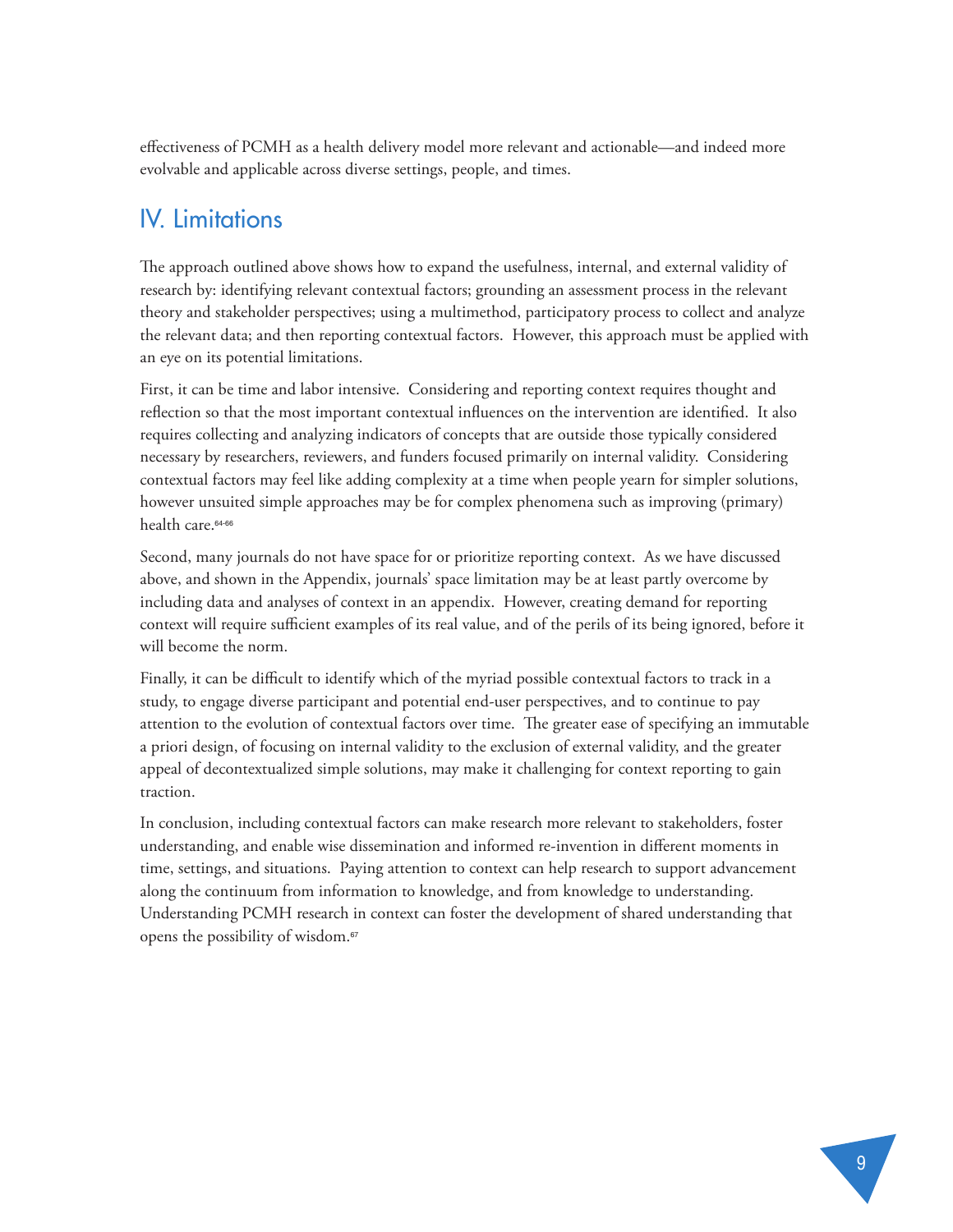## V. Resources

- 1. Stange KC, Nutting PA, Miller WL, et al. Defining and measuring the patient-centered medical home. J Gen Intern Med 2010;25(6):601-12.
- 2. Green LW. Making research relevant: if it is an evidence-based practice, where's the practice-based evidence? Fam Pract 2008;25 Suppl 1:i20-4.
- 3. Macaulay AC, Commanda LE, Freeman WL, et al. Participatory research maximises community and lay involvement. North American Primary Care Research Group. BMJ 1999;319(7212):774-8.
- 4. Stange KC, Miller WL, Crabtree BF, et al. Multimethod research: approaches for integrating qualitative and quantitative methods. J Gen Intern Med 1994;9(5):278-82.
- 5. Creswell JW, Klassen AC, Plano Clark VL, et al. National Institutes of Health (U.S.). Office of Behavioral and Social Sciences Research. Best practices for mixed methods research in the health sciences. Bethesda, MD: The Office of Behavioral and Social Sciences Research; 2011: obssr.od.nih.gov/scientific\_areas/ methodology/mixed\_methods\_research/index.aspx.
- 6. Green LW. Public health asks of systems science: to advance our evidence-based practice, can you help us get more practice-based evidence? Am J Public Health 2006;96(3):406-9.
- 7. Sia C, Tonniges TF, Osterhus E, Taba S. History of the medical home concept. Pediatrics 2004;113(5 Suppl):1473-8.
- 8. American Academy of Family Physicians (AAFP), American Academy of Pediatrics (AAP), American College of Physicians (ACP), American Osteopathic Association (AOA). Joint principles of the Patient-Centered Medical Home. 2007; www.medicalhomeinfo.org/Joint%20Statement.pdf.
- 9. Martin JC, Avant RF, Bowman MA, et al. The Future of Family Medicine: a collaborative project of the family medicine community. Ann. Fam. Med 2004;2 Suppl 1:S3-S32.
- 10. American College of Physicians (ACP). The Advanced Medical Home: A Patient-Centered, Physician-Guided Model of Health Care. 2006. www.acponline.org/advocacy/where\_we\_stand/policy/adv\_med.pdf.
- 11. TransforMED. TransforMED Transforming Medical Practices. www.transformed.com/.
- 12. Hughes JR, Grayson R, Stiles FC. Fragmentation of care and the medical home. Pediatrics 1977;60(4):559.
- 13. Patient Centered Medical Home Resource Center. Defining the PCMH. www.pcmh.ahrq.gov/portal/ server.pt/community/pcmh\_\_home/1483/pcmh\_defining\_the\_pcmh\_v2.
- 14. Cohen D, McDaniel RR, Jr., Crabtree BF, et al. A practice change model for quality improvement in primary care practice. J Healthc Manag 2004;49(3):155-68; discussion 169-70.
- 15. Miller WL, Crabtree BF, Stange KC, et al. Primary care practice development: a relationship-centered approach. Ann Fam Med 2010;8(Suppl 1):S68-S79.
- 16. Nutting PA, Crabtree BF, Miller WL, et al. Transforming physician practices to patient-centered medical homes: lessons from the national demonstration project. Health Aff (Millwood) 2011;30(3):439-45.
- 17. Taplin SH, Clauser S, Rodgers AB, et al. Interfaces across the cancer continuum offer opportunities to improve the process of care. J Natl Cancer Inst Monogr 2010;2010(40):104-10.
- 18. Kaplan HC, Froehle CM, Cassedy A, et al. An exploratory analysis of the Model for Understanding Success in Quality. Health Care Manage Rev Aug 20 2012.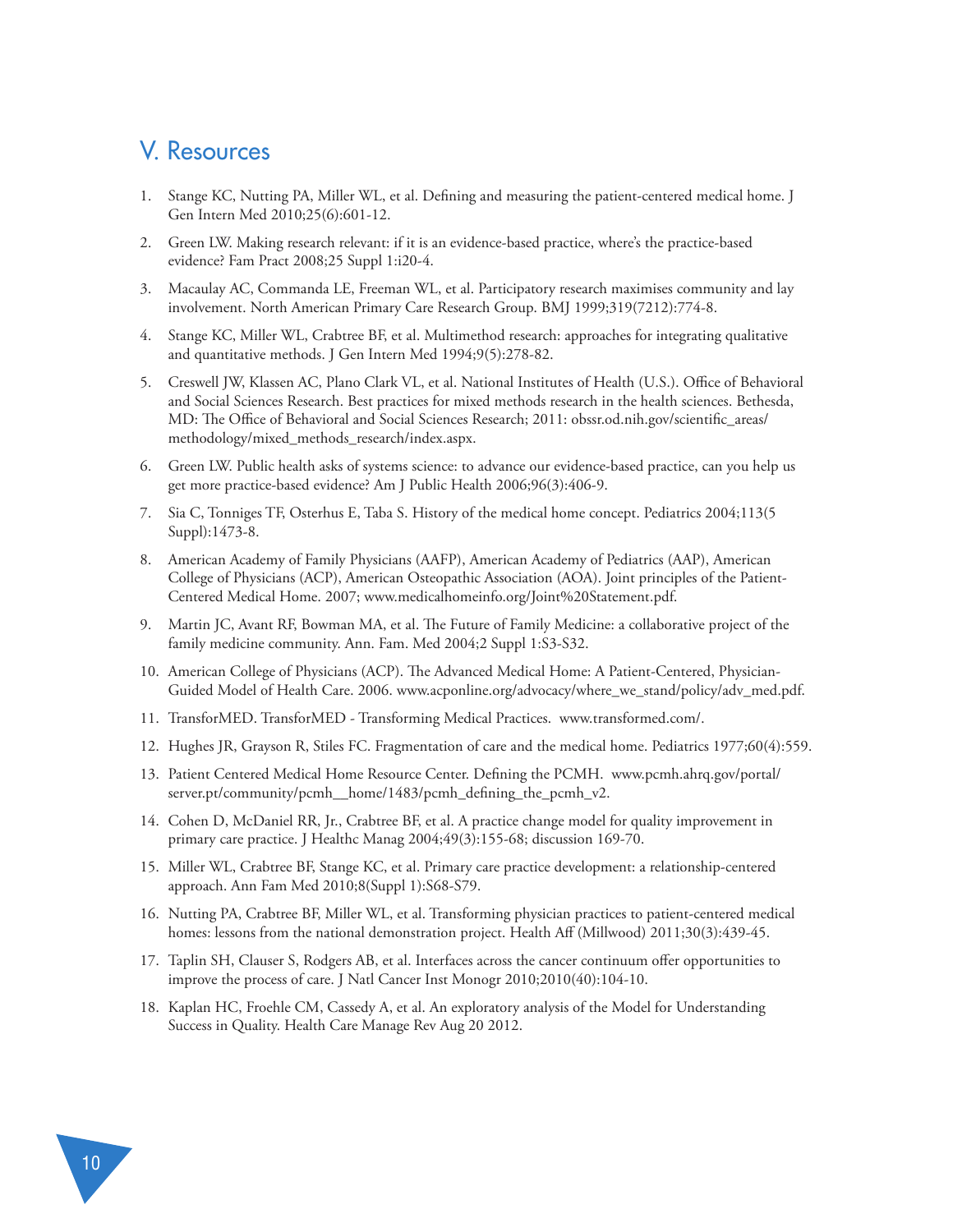- 19. Kaplan HC, Provost LP, Froehle CM, Margolis PA. The Model for Understanding Success in Quality (MUSIQ): building a theory of context in healthcare quality improvement. BMJ Qual Saf 2012;21(1):13- 20.
- 20. Barr VJ, Robinson S, Marin-Link B, et al. The expanded Chronic Care Model: an integration of concepts and strategies from population health promotion and the Chronic Care Model. www.primaryhealthcarebc. ca/phc/pdf/eccm\_article.pdf Hosp Q 2003;7(1):73-82.
- 21. American College of Physicians. The Chronic Care Model. Improving Chronic Illness Care. www. improvingchroniccare.org/index.php?p=The\_Chronic\_Care\_Model&s=2.
- 22. Glasgow RE, Orleans CT, Wagner EH. Does the chronic care model serve also as a template for improving prevention? Milbank Q 2001;79(4):579-612.
- 23. Wagner EH, Austin BT, Davis C, et al. Improving chronic illness care: translating evidence into action. Health Affair 2001;20(6):64-78.
- 24. Koh HK, Brach C, Harris LM, Parchman ML. A proposed 'health literate care model' would constitute a systems approach to improving patients' engagement in care. Health Aff (Millwood) 2013;32(2):357-67.
- 25. Glasgow RE, Vogt TM, Boles SM. Evaluating the public health impact of health promotion interventions: the RE-AIM framework. Am J Public Health 1999;89(9):1322-7.
- 26. Glasgow RE, McKay HG, Piette JD, Reynolds KD. The RE-AIM framework for evaluating interventions: what can it tell us about approaches to chronic illness management? Patient Educ Couns 2001;44(2):119- 27.
- 27. RE-AIM. Reach, Effectiveness, Adoption, Implementation, Maintenance (RE-AIM). www.re-aim.org/.
- 28. Glasgow RE, Green LW, Taylor MV, Stange KC. An evidence integration triangle for aligning science with policy and practice. Am J Prev Med 2012;42(6):646-54.
- 29. Wallerstein N OJ, Duran B et al.,. CBPR: What predicts outcomes? In: Minkler M, Wallerstein N, eds. Communication Based Participatory Research. 2nd ed. San Francisco, CA: John Wiley & Co.; 2008.
- 30. Sandoval JA, Lucero J, Oetzel J, et al. Process and outcome constructs for evaluating community-based participatory research projects: a matrix of existing measures. Health Educ Res 2012;27(4):680-90.
- 31. Taylor SL, Dy S, Foy R, et al. What context features might be important determinants of the effectiveness of patient safety practice interventions? BMJ Qual Saf 2011;20(7):611-7.
- 32. Phillips KA, Morrison KR, Andersen R, Aday LA. Understanding the context of healthcare utilization: assessing environmental and provider-related variables in the behavioral model of utilization. Health Serv Res 1998;33(3 Pt 1):571-96.
- 33. Hawe P, Shiell A, Riley T, Gold L. Methods for exploring implementation variation and local context within a cluster randomised community intervention trial. J Epidemiol Community Health 2004;58(9):788-93.
- 34. Westfall JM, VanVorts RF, Main DS, Herbert C. Community-based participatory research in practicebased research networks. Ann Fam Med 2006;4(1):8-14.
- 35. Macaulay AC, Nutting PA. Moving the frontiers forward: incorporating community-based participatory research into practice-based research networks. Ann Fam Med 2006;4(1):4-7.
- 36. Mold JW, Peterson KA. Primary care practice-based research networks: working at the interface between research and quality improvement. Ann Fam Med 2005;3 Suppl 1:S12-20.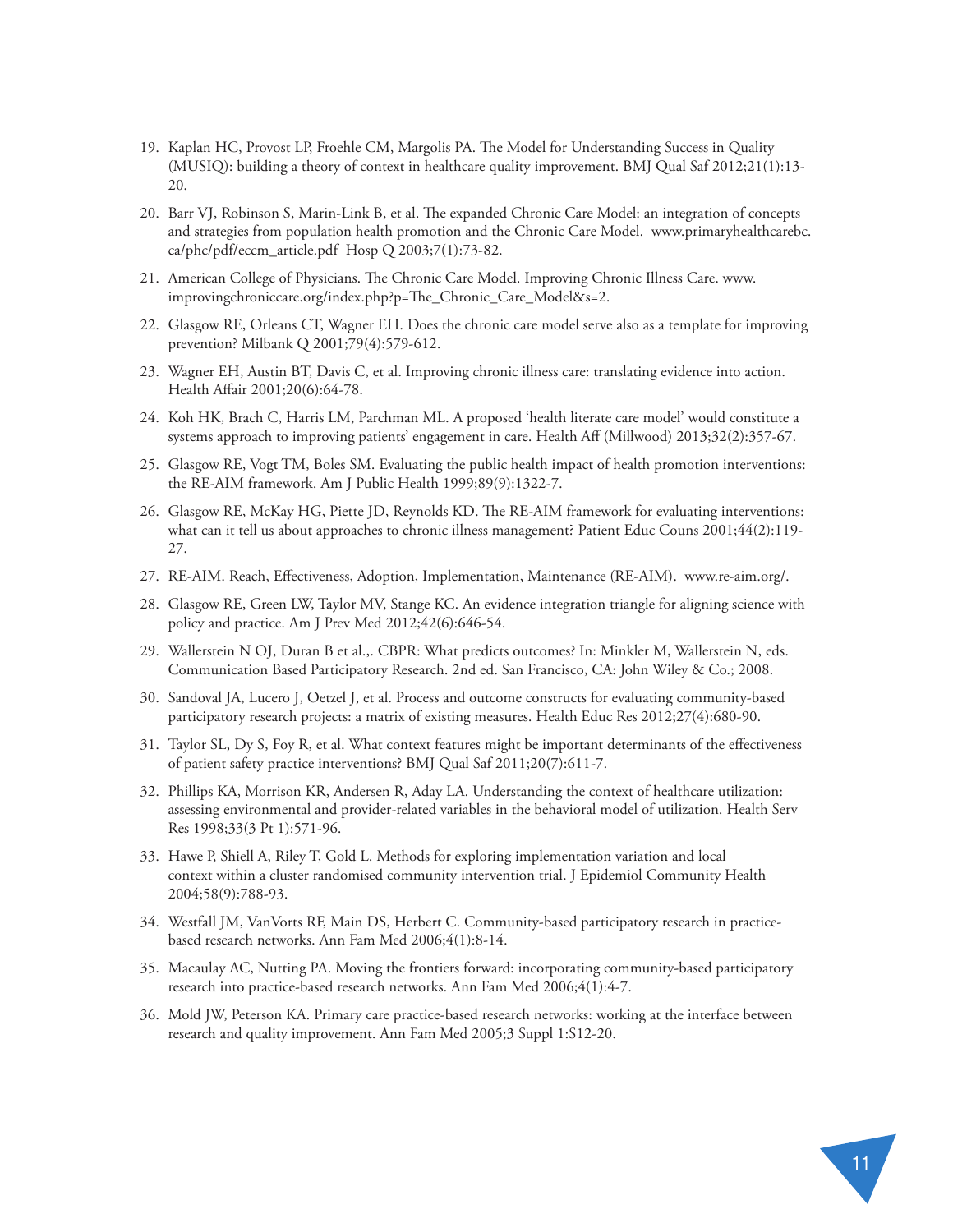- 37. Stange KC, Crabtree BF, Miller WL. Publishing multimethod research. Ann Fam Med 2006;4(4):292-4.
- 38. AHRQ. Transforming Primary Care Practice Award Recipients. www.ahrq.gov/research/transpcaw.htm.
- 39. Klesges LM, Dzewaltowski DA, Glasgow RE. Review of external validity reporting in childhood obesity prevention research. Am J Prev Med 2008;34(3):216-23.
- 40. Glasgow RE, Green LW, Klesges LM, et al. External validity: we need to do more. Ann Behav Med 2006;31(2):105-8.
- 41. Green LW, Glasgow RE. Evaluating the relevance, generalization, and applicability of research: issues in external validation and translation methodology. Eval Health Prof 2006;29(1):126-53.
- 42. Cifuentes M, Fernald DH, Green LA, et al. Prescription for health: changing primary care practice to foster healthy behaviors. Ann Fam Med 2005;3 Suppl 2:S4-11.
- 43. Stange KC, ed. Supplement: Prescription for Health: Changing Primary Care Practice to Foster Healthy Behaviors. Leawood: Annals of Family Medicine Inc.; 2005. Annals of Family Medicine No. 3 (Suppl 2).
- 44. Green LW, Cifuentes M, Glasgow RE, Stange KC. Redesigning primary care practice to incorporate health behavior change: prescription for health round 2 results. Am J Prev Med 2008;35:S347-9.
- 45. Thompson RS. The prescription for health initiative: some steps on the road to success: what will it take to complete the journey? Am J Prev Med 2008;35(5 Suppl):S431-3.
- 46. Cohen DJ, Crabtree BF, Etz RS, et al. Fidelity versus flexibility: translating evidence-based research into practice. Am J Prev Med 2008;35:S381-9.
- 47. Crabtree BF, Nutting PA, Miller WL, et al. Summary of the National Demonstration Project and recommendations for the Patient-Centered Medical Home. Ann Fam Med 2010;8(Suppl 1):S80-90.
- 48. Loxterkamp D, Kazal LA, Jr. Changing horses midstream: the promise and prudence of practice redesign. Ann Fam Med 2008;6(2):167-70.
- 49. Nutting PA, Miller WL, Crabtree BF, et al. Initial lessons from the first national demonstration project on practice transformation to a patient-centered medical home. Ann Fam Med 2009;254-60.
- 50. Nutting PA, Crabtree BF, Stewart EE, et al. Effect of facilitation on practice outcomes in the National Demonstration Project model of the Patient-Centered Medical Home. Ann Fam Med 2010;8(Suppl 1):S33-44.
- 51. Stange KC, Miller WL, Nutting PA, et al. Context for understanding the National Demonstration Project and the patient-centered medical home. Ann Fam Med 2010;8(Suppl 1):S2-8.
- 52. Jaén CR, Crabtree BF, Palmer RF, et al. Methods for evaluating practice change toward a Patient-Centered Medical Home. Ann Fam Med 2010;8 (Suppl 1):S9-20.
- 53. Jaén CR, Ferrer RL, Miller WL, et al. Patient outcomes at 26 months in the patient-centered medical home National Demonstration Project. Ann Fam Med 2010;8(Suppl 1):S57-67.
- 54. Nutting PA, Crabtree BF, Miller WL, et al. Journey to the Patient-Centered Medical Home: a qualitative analysis of the experiences of practices in the National Demonstration Project. Ann Fam Med 2010;8(Suppl 1):S45-56.
- 55. Stewart EE, Nutting PA, Crabtree BF, et al. Implementing the patient-centered medical home: observation and description of the National Demonstration Project. Ann Fam Med 2010;8(Suppl 1):S21-32.
- 56. Crabtree BF, Nutting PA, Miller WL, et al. Primary care practice transformation is hard work: insights from a 15-year developmental program of research. Med Care 2011;49(Suppl):S28-35.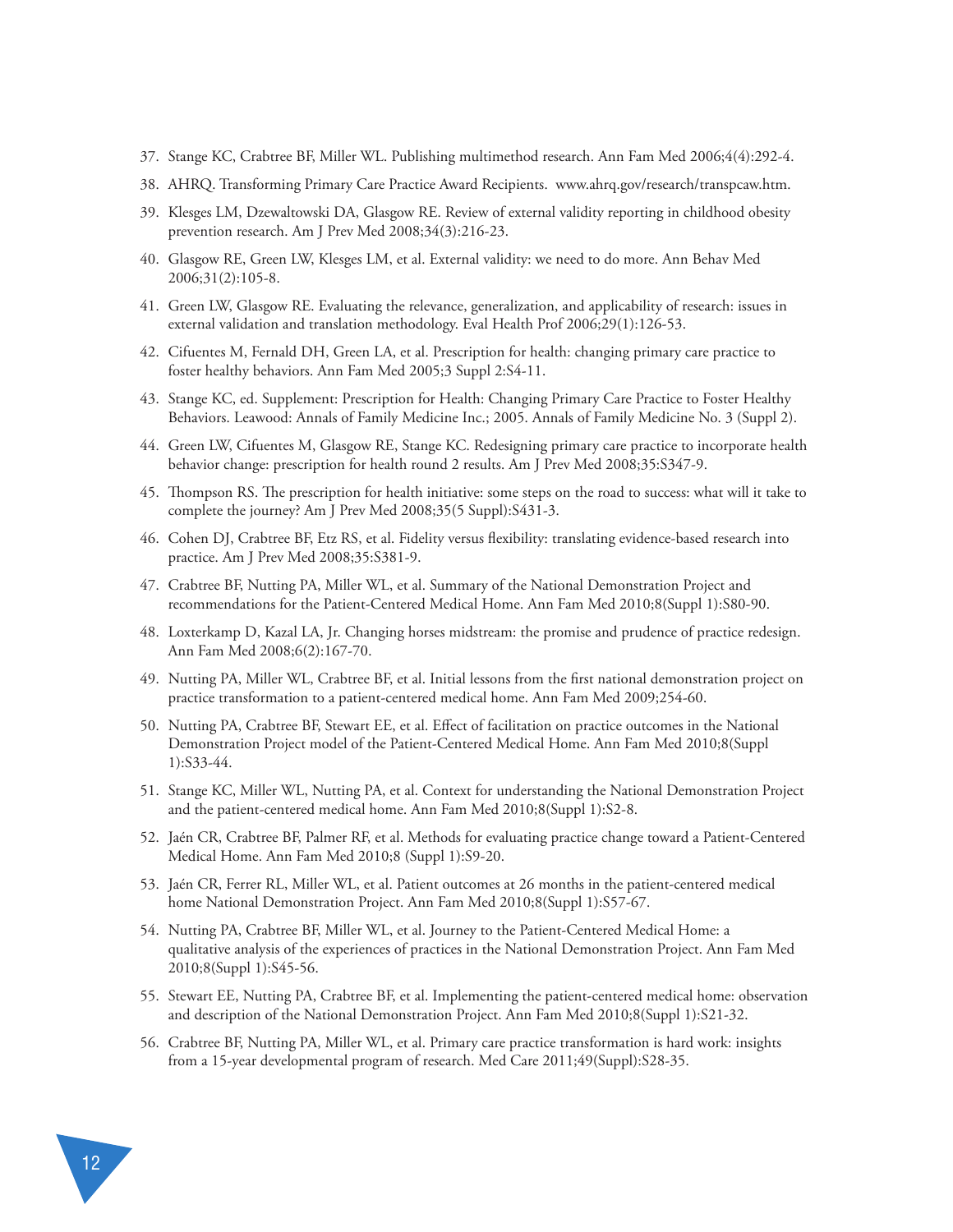- 57. Jaén CR, Palmer RF. Shorter Adaptive Reserve Measures. 2012. www.annfammed.org/content/ suppl/2012/04/13/8.Suppl\_1.S9.DC2/Shorter\_Adaptive\_Reserve\_Measures.pdf.
- 58. Stange KC, Breslau ES, Dietrich AJ, Glasgow RE. State-of-the-art and future directions in multilevel interventions across the cancer control continuum. J Natl Cancer Inst Monogr 2012;No. 44:20-31.
- 59. Woolf SH, Dekker MM, Byrne FR, Miller WD. Citizen-centered health promotion: building collaborations to facilitate healthy living. Am J Prev Med 2011;40(1 Suppl 1):S38-47.
- 60. Kessler R, Glasgow RE. A proposal to speed translation of healthcare research into practice dramatic change is needed. Am J Prev Med 2011;40(6):637-44.
- 61. Weiner SJ, Schwartz A, Weaver FW, et al. Contextual errors and failures in individualizing patient care: a multicenter study. Ann Intern Med 2010;153(2):69-75.
- 62. LaCombe MA. Contextual errors. Ann Intern Med 2010;153(2):126-7.
- 63. Greenhalgh T, Potts HW, Wong G, et al. Tensions and paradoxes in electronic patient record research: a systematic literature review using the meta-narrative method. Milbank Q 2009;87(4):729-88.
- 64. Churchman CW. Wicked problems. Manage Sci 1967;14(4):B141-2.
- 65. Thomas P. Applying complexity theory to primary health care organizations In: Kernick D, ed. Complexity and Healthcare Organization. A View from the Street. Abingdon: Radcliffe Medical Press; 2004:323-34.
- 66. Sweeney K. Complexity in Primary Care. Oxon, UK: Radcliffe Publishing Ltd; 2006.
- 67. Stange KC. Ways of knowing, learning, and developing. Ann Fam Med 2010;8(1):4-10.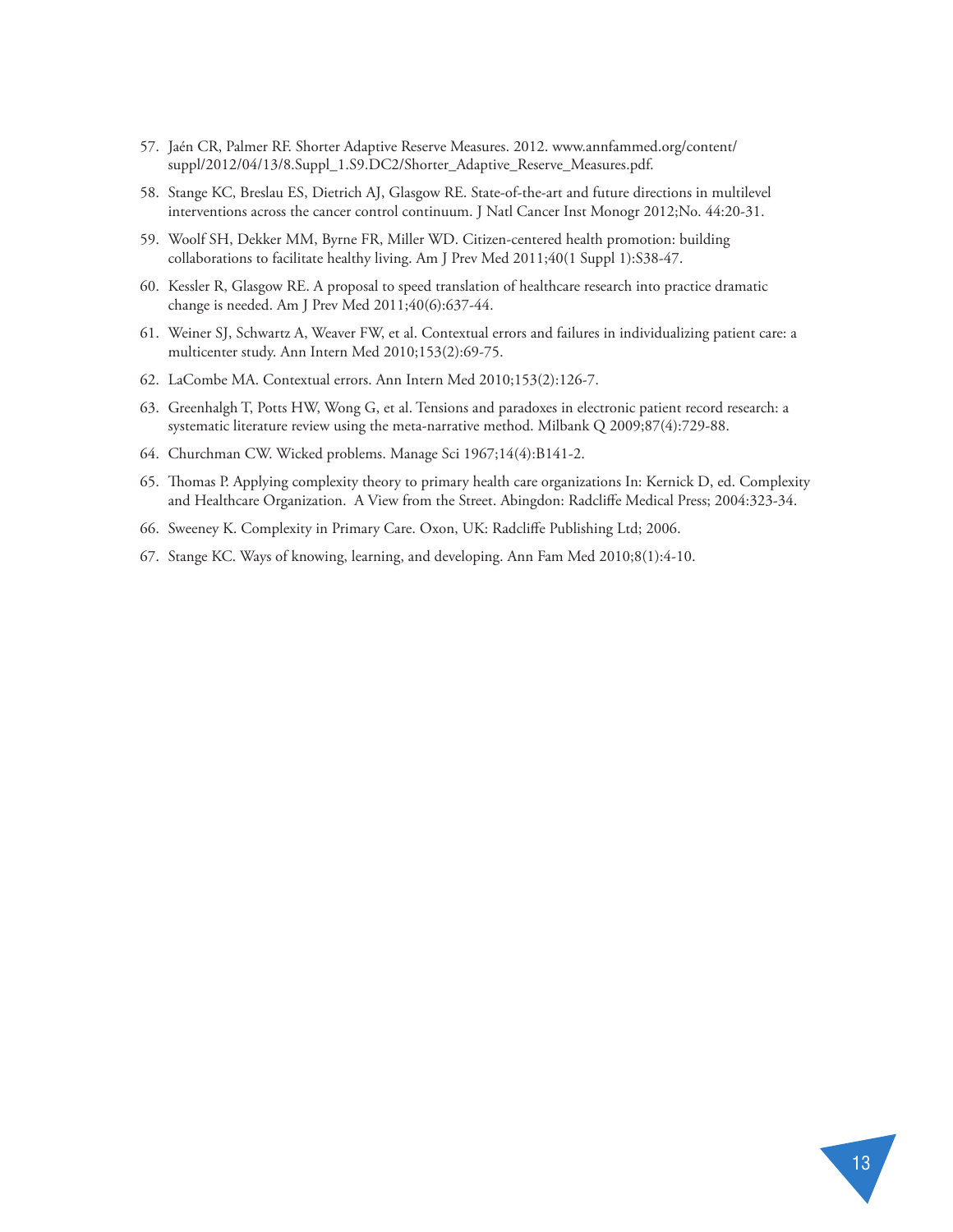# Appendix: Context Matters Reporting Template

#### **Contextual Factors\* Relevant for Understanding and Transporting Findings from**

#### **[Name of Project]**

- ▲ e.g., relevant theory or participant mental models
- $\triangle$  e.g., national, state and local public policy affecting the study
- ▲ e.g., pertinent community norms and resources
- ▲ e.g., health care system organization, payment systems, IT and other support systems
- ▲ e.g., practice culture and staffing affecting PCMH uptake
- ▲ e.g., particulars of patient populations and subgroups
- ▲ e.g., relevant historical factors or recent events
- $\triangle$  e.g., the culture and motivations surrounding monitoring and evaluation
- ▲ other

#### Footnotes:

The following factors changed in important ways over the course of the study:

The following contributed to identifying the relevant contextual factors and to considering how they might have affected the internal and external validity of the study (list names, viewpoints and/or relationship to the project)  $\equiv$ 

\_\_\_\_\_\_\_\_\_\_\_\_\_\_\_\_\_\_\_\_\_\_\_\_\_\_\_\_\_\_\_\_\_\_\_\_\_\_\_\_\_\_\_\_\_\_\_\_\_\_\_\_\_\_\_\_\_\_\_\_\_\_\_\_\_\_\_\_\_\_\_\_\_\_\_\_\_\_\_

\_\_\_\_\_\_\_\_\_\_\_\_\_\_\_\_\_\_\_\_\_\_\_\_\_\_\_\_\_\_\_\_\_\_\_\_\_\_\_\_\_\_\_\_\_\_\_\_\_\_\_\_\_\_\_\_\_\_\_\_\_\_\_\_\_\_\_\_\_\_\_\_\_\_\_\_\_\_\_

\* Factors to consider: Relevant theory or participant mental models, national, State, and local public policy, community norms and resources, health care system organization, payment systems, practice culture and staffing, different patient populations and subgroups, available information, relevant historical factors or recent events, the culture and motivations surrounding monitoring and evaluation, & changes in these factors over time

#### **Interpretation of how these contextual factors affected what happened during the study and what others should know to transport/re-invent the findings in their contexts**

[Write interpretive text (typically <500 words) that explains the factors listed in the table, how they affected what happened during the project, how any changes over the course of the project, and why these factors might be important to others attempting to re-invent the project in their own context.]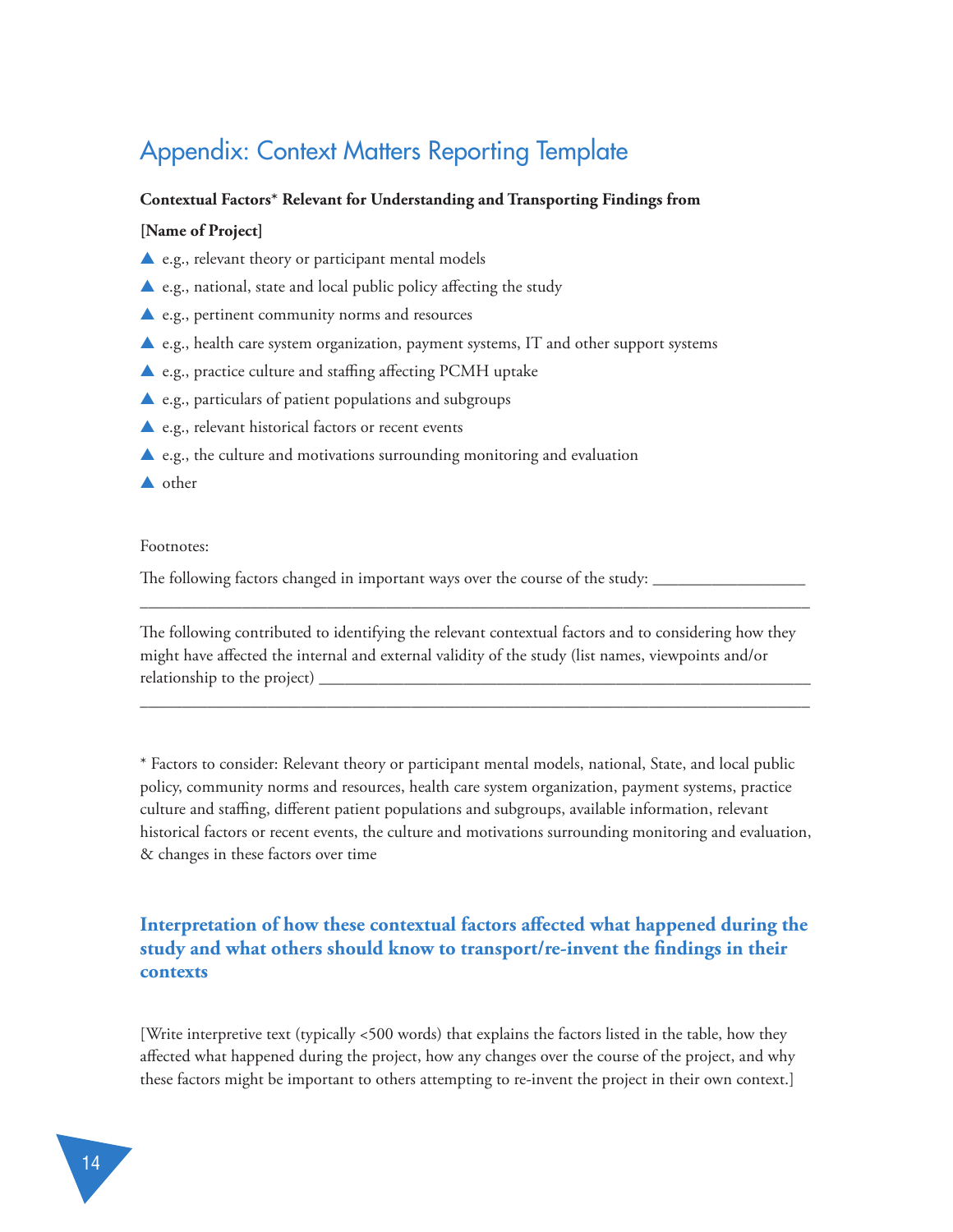This brief was prepared by Kurt C. Stange, MD, PhD (kcs@case.edu, Case Western Reserve University) and Russell E. Glasgow (russ.glasgow@nih.gov, National Cancer Institute).

Dr. Stange's time was supported in part by the National Cancer Institute through the Intergovernmental Personnel Act and by a Clinical Research Professorship from the American Cancer Society. The authors are grateful to Paul A. Nutting, William L. Miller, Benjamin F. Crabtree, Dana Peterson, Deborah Peikes, Janice Genevro, and David Meyers for helpful comments on earlier drafts of this manuscript.

The findings and conclusions in this document are those of the author(s), who are responsible for its content, and do not necessarily represent the views of AHRQ, the NCI, or the ACS. No statement in this report should be construed as an official position of AHRQ or of the U.S. Department of Health and Human Services.

Suggested Citation: Stange KC and Glasgow RE. Considering and Reporting Important Contextual Factors in Research on the Patient-Centered Medical Home. Rockville, MD: Agency for Healthcare Research and Quality. May 2013. ARHQ Publication No. 13-0045-EF.